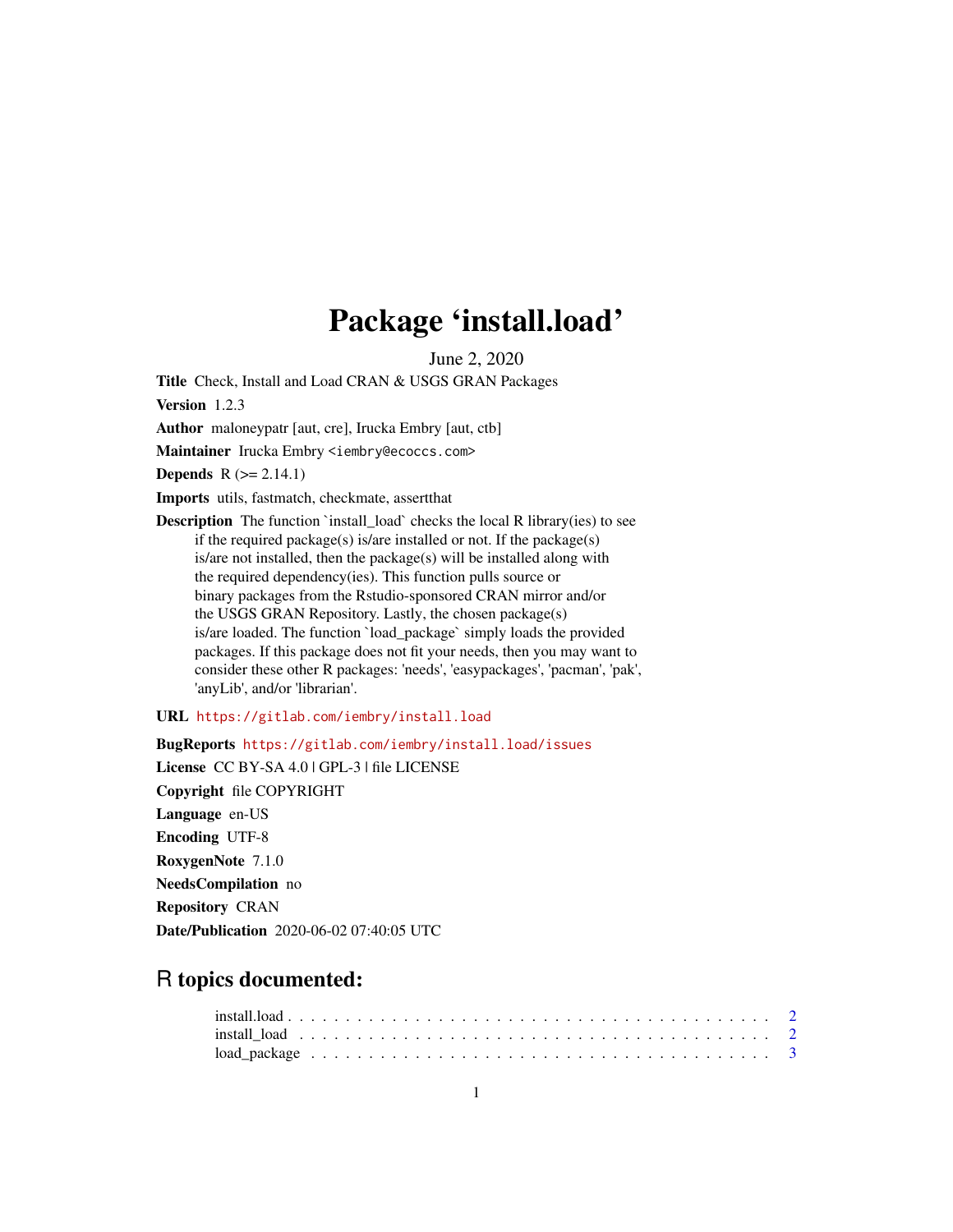#### <span id="page-1-0"></span>**Index** [5](#page-4-0). The second state of the second state of the second state of the second state of the second state of the second state of the second state of the second state of the second state of the second state of the second

# Description

install.load provides the function 'install\_load' which checks the local R library(ies) to see if the required package(s) is/are installed or not. If the package(s) is/are not installed, then the package(s) will be installed along with the required dependency(ies). This function pulls source or binary packages from the Rstudio-sponsored CRAN mirror and/or the USGS GRAN Repository. Lastly, the chosen package(s) is/are loaded. The function 'load\_package' simply loads the provided packages.

<span id="page-1-1"></span>install\_load *Check, Install and Load CRAN & USGS GRAN Packages*

#### Description

Checks the local R library(ies) to see if the required package(s) is/are installed or not. If the pack $age(s)$  is/are not installed, then the package $(s)$  will be installed along with the required dependency(ies). This function pulls source or binary packages from the Revolution Analytics CRAN mirror and/or the USGS GRAN Repository. Lastly, the chosen package(s) is/are loaded.

#### Usage

install\_load(package1, ...)

## Arguments

| package1 | R package.                 |
|----------|----------------------------|
| $\cdots$ | Any additional R packages. |

## Value

Install and load package1 and other packages listed in the arguments ... and all of the dependencies.

#### Author(s)

maloneypatr, Irucka Embry

#### Source

- 1. Check if R package is installed then load library answered by maloneypatr is the source for the original function. See https://stackoverflow.com/questions/15155814/check-if-r-package-is-installed-
- 2. Error Handling in R By Nina Zumel, October 9, 2012, R-Bloggers. See [http://www.r-blogge](http://www.r-bloggers.com/error-handling-in-r/)rs. [com/error-handling-in-r/](http://www.r-bloggers.com/error-handling-in-r/).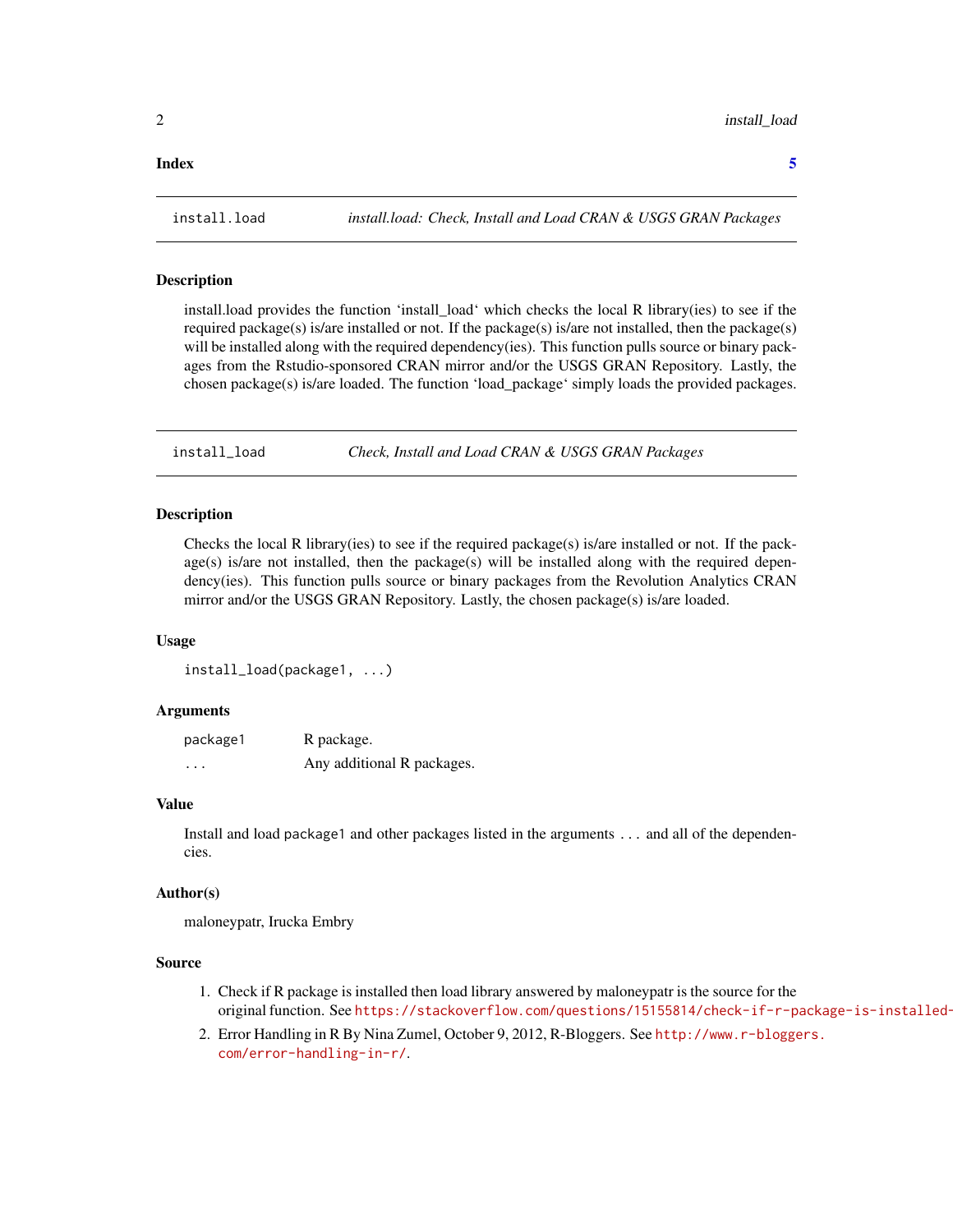# <span id="page-2-0"></span>load\_package 3

# See Also

[load\\_package](#page-2-1) to only load packages, [installed.packages](#page-0-0), [install.packages](#page-0-0)

# Examples

```
## Not run:
library("install.load")
# This will install, if not already installed, and load the package(s)
install_load("chron")
install_load("chron", "data.table", "dataRetrieval", "EGRET", "dplyr")
## End(Not run)
```
<span id="page-2-1"></span>load\_package *Load Packages*

#### Description

Loads the listed packages only

# Usage

load\_package(package1, ...)

## Arguments

| package1 | R package.                 |
|----------|----------------------------|
| $\cdots$ | Any additional R packages. |

#### Value

Load package1 and other packages listed in the arguments ....

#### Author(s)

maloneypatr, Irucka Embry

# Source

- 1. Check if R package is installed then load library answered by maloneypatr is the source for the original function. See https://stackoverflow.com/questions/15155814/check-if-r-package-is-installed-
- 2. Error Handling in R By Nina Zumel, October 9, 2012, R-Bloggers. See [http://www.r-blogge](http://www.r-bloggers.com/error-handling-in-r/)rs. [com/error-handling-in-r/](http://www.r-bloggers.com/error-handling-in-r/).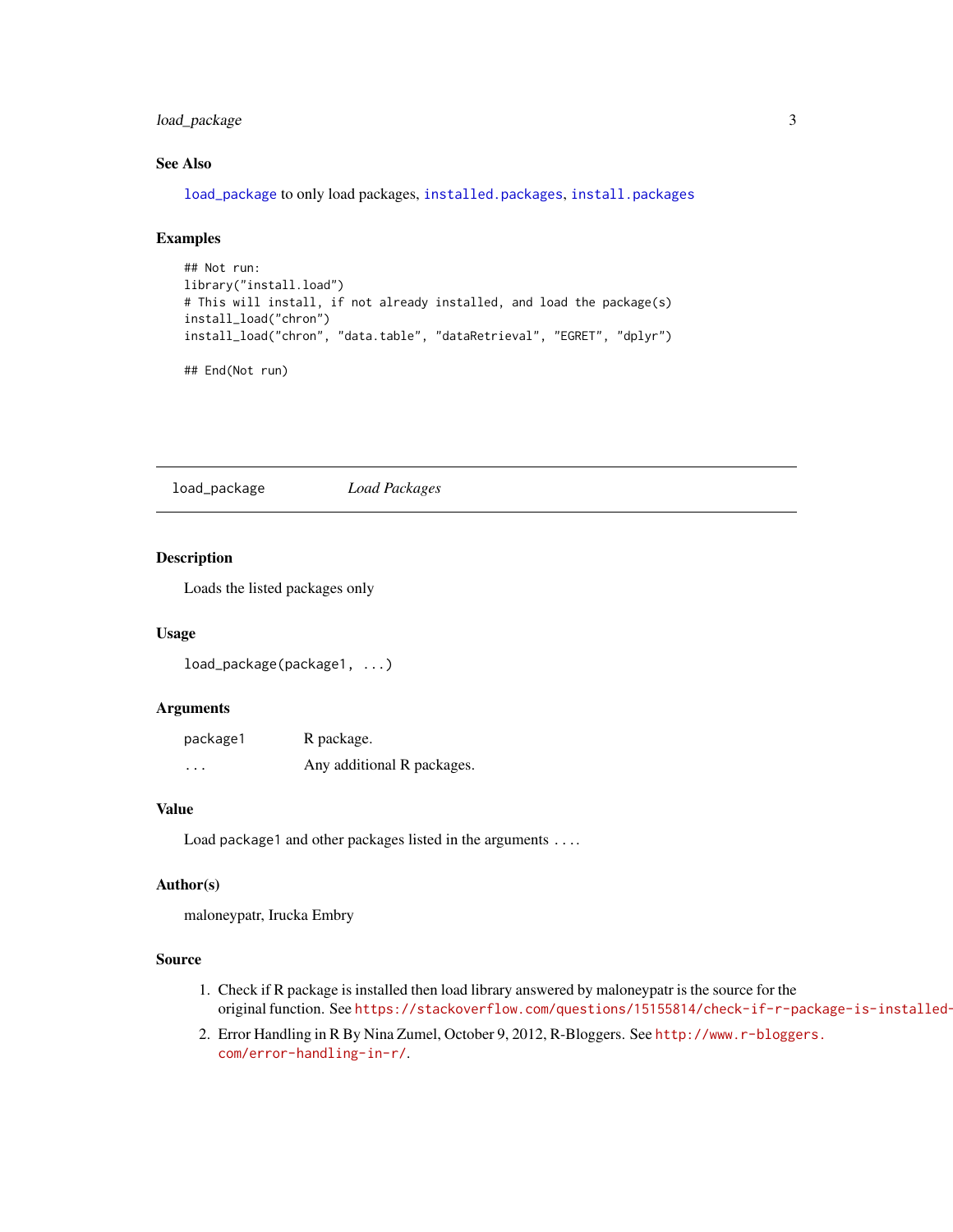# See Also

[install\\_load](#page-1-1) if you are wanting to install and load packages

# Examples

```
## Not run:
library("install.load")
# This will only load the package(s)
load_package("chron")
load_package("chron", "data.table", "dataRetrieval", "EGRET", "dplyr")
## End(Not run)
```
<span id="page-3-0"></span>